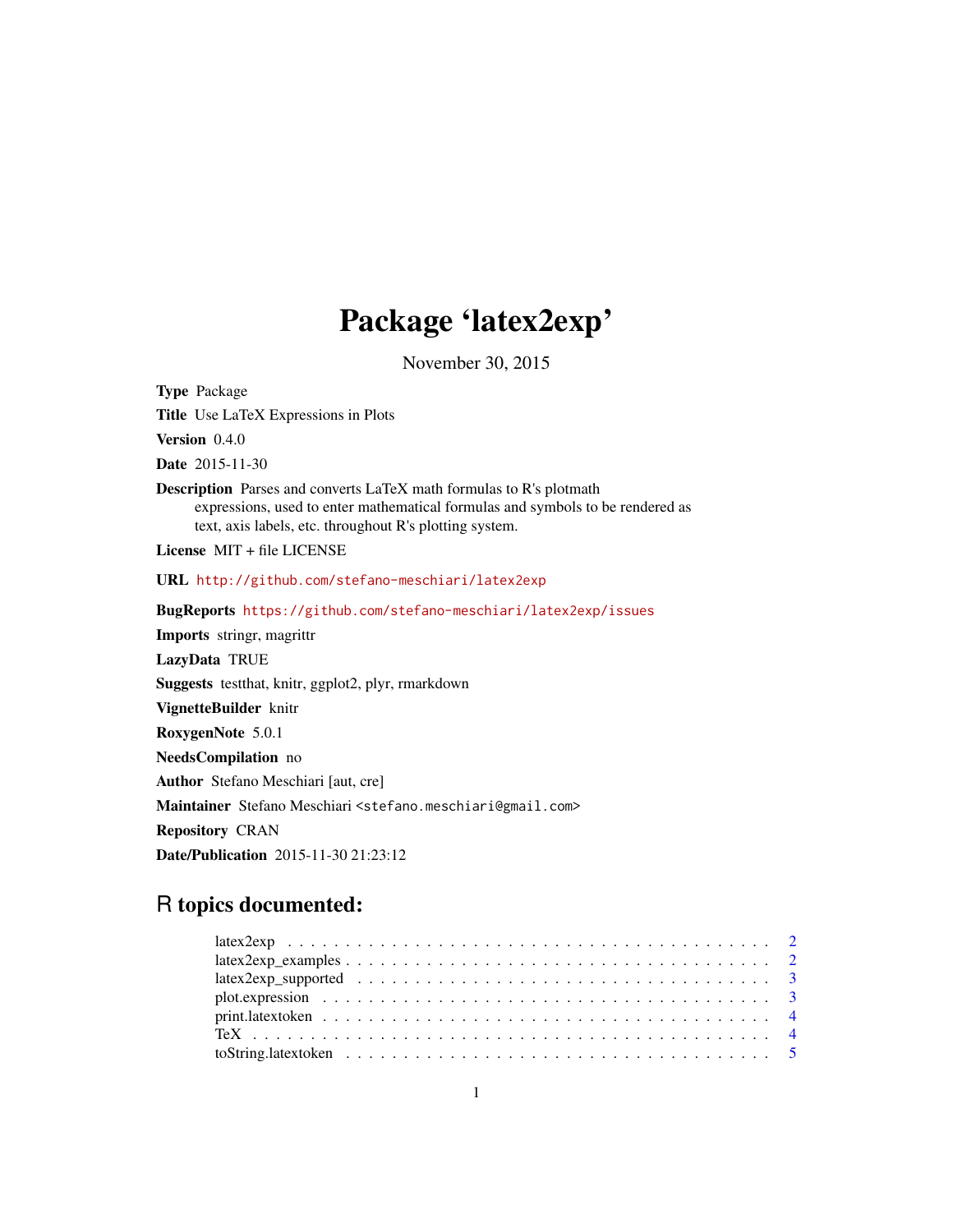#### <span id="page-1-0"></span>**Index** [6](#page-5-0) **6**

<span id="page-1-1"></span>latex2exp *Converts a LaTeX string to a* [plotmath](#page-0-0) *expression. Deprecated; use* [TeX](#page-3-1) *instead.*

#### Description

Converts a LaTeX string to a [plotmath](#page-0-0) expression. Deprecated; use [TeX](#page-3-1) instead.

#### Usage

```
latex2exp(string, output = c("expression", "text", "ast"))
```
#### Arguments

| string | A character vector containing LaTeX expressions. Note that any backslashes<br>must be escaped (e.g. "\$\alpha").                                                                                                       |
|--------|------------------------------------------------------------------------------------------------------------------------------------------------------------------------------------------------------------------------|
| output | The returned object, one of "expression" (default, returns a plotmath expression<br>ready for plotting), "text" (returns the expression as a string), and "ast" (returns<br>the tree used to generate the expression). |

#### Value

Returns an expression (see the output parameter).

latex2exp\_examples *Plots a number of example LaTeX string, as parsed by* [TeX](#page-3-1)*.*

#### Description

Plots a number of example LaTeX string, as parsed by [TeX](#page-3-1).

#### Usage

latex2exp\_examples()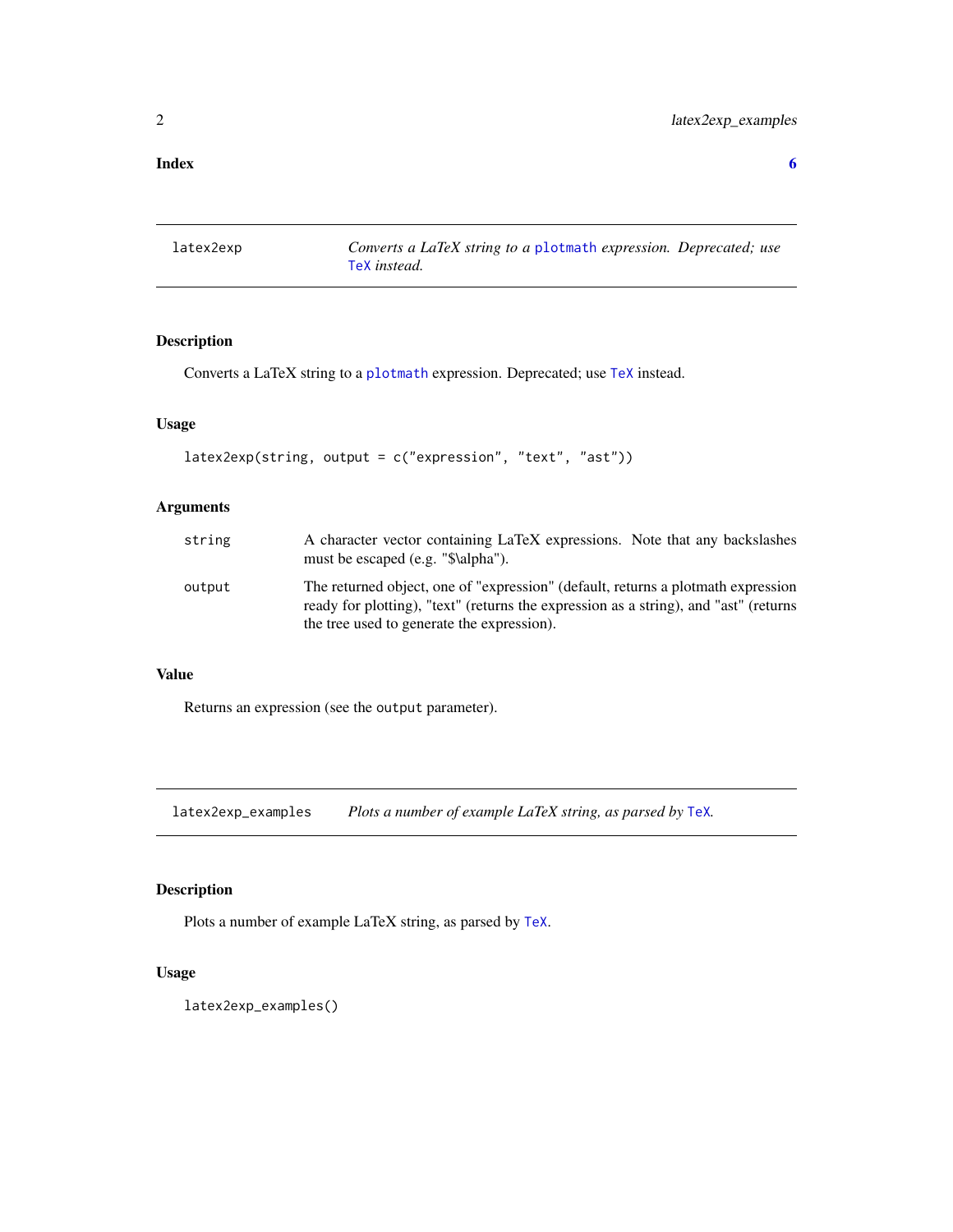<span id="page-2-0"></span>latex2exp\_supported *Returns a list of all supported LaTeX symbols and expressions that can be converted with* [latex2exp](#page-1-1)*.*

#### Description

Returns a list of all supported LaTeX symbols and expressions that can be converted with [latex2exp](#page-1-1).

#### Usage

latex2exp\_supported(plot = FALSE)

#### Arguments

plot whether to plot the table (FALSE by default)

#### Value

a character vector of supported LaTeX expressions

plot.expression *Plots an expression on the current graphical device.*

#### Description

Plots an expression on the current graphical device.

#### Usage

```
## S3 method for class 'expression'
plot(x, \ldots)
```
#### Arguments

|          | A plotmath expression.                        |
|----------|-----------------------------------------------|
| $\cdots$ | Parameters to be passed to the text function. |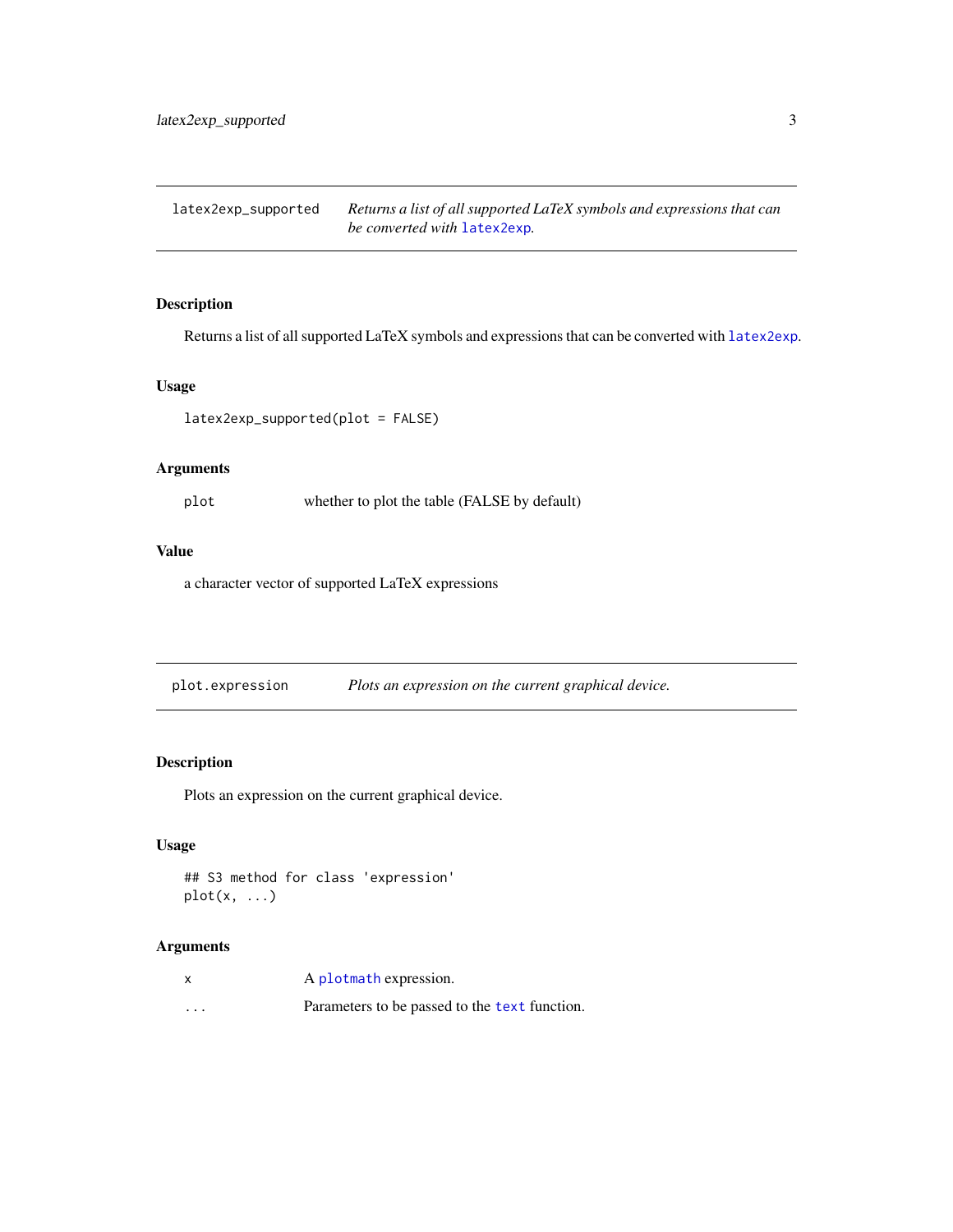<span id="page-3-0"></span>

#### Description

Prints out a parsed LaTeX object, as returned by TeX(..., output='ast').

#### Usage

```
## S3 method for class 'latextoken'
print(x, \ldots)
```
#### Arguments

|          | The latex2exp object. |
|----------|-----------------------|
| $\cdots$ | (ignored)             |

<span id="page-3-1"></span>TeX *Converts a LaTeX string to a* [plotmath](#page-0-0) *expression.*

#### Description

Converts a LaTeX string to a [plotmath](#page-0-0) expression.

#### Usage

```
TeX(string, output = c("expression", "text", "ast"))
```
#### Arguments

| string | A character vector containing LaTeX expressions. Note that any backslashes                                                                                               |
|--------|--------------------------------------------------------------------------------------------------------------------------------------------------------------------------|
|        | must be escaped (e.g. "\$\alpha").                                                                                                                                       |
| output | The returned object, one of "expression" (default, returns a plotmath expression<br>ready for plotting), "text" (returns the expression as a string), and "ast" (returns |
|        | the tree used to generate the expression).                                                                                                                               |

#### Value

Returns an expression (see the output parameter).

#### Examples

```
TeX("$\\alpha$")
TeX("The ratio of 1 and 2 is \\frac{1}{2}\")
a \leq 1:100plot(a, a^2, xlab=TeX("$\\alpha$"), ylab=TeX("$\\alpha^2$"))
```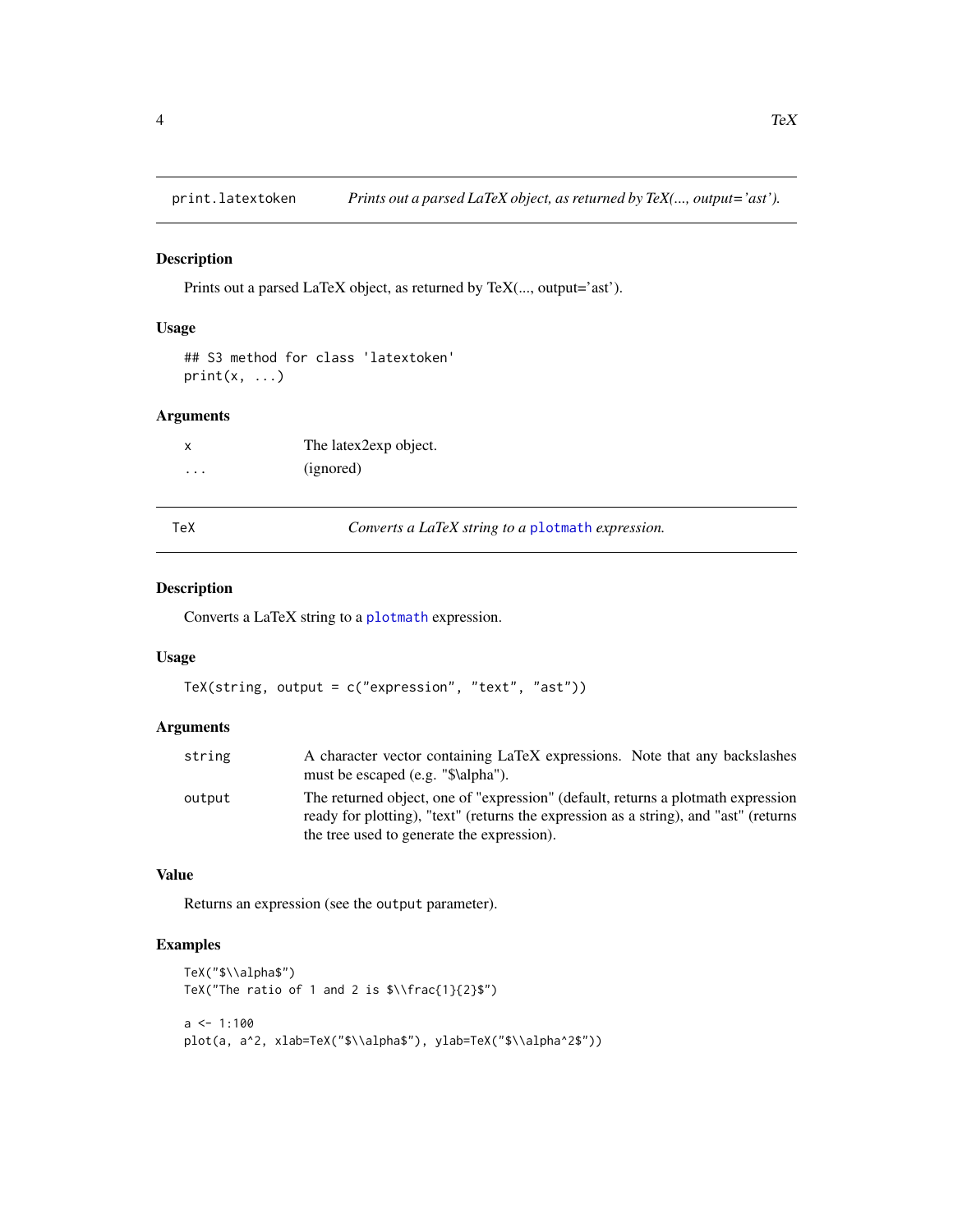<span id="page-4-0"></span>toString.latextoken *Converts a token created by TeX() to a string, later to be parsed into an expression (for internal use).*

#### Description

Converts a token created by TeX() to a string, later to be parsed into an expression (for internal use).

#### Usage

```
## S3 method for class 'latextoken'
toString(x, ...)
```
#### Arguments

| $\boldsymbol{\mathsf{x}}$ | The TeX $()$ token             |
|---------------------------|--------------------------------|
| .                         | Additional arguments (ignored) |

#### Value

A string